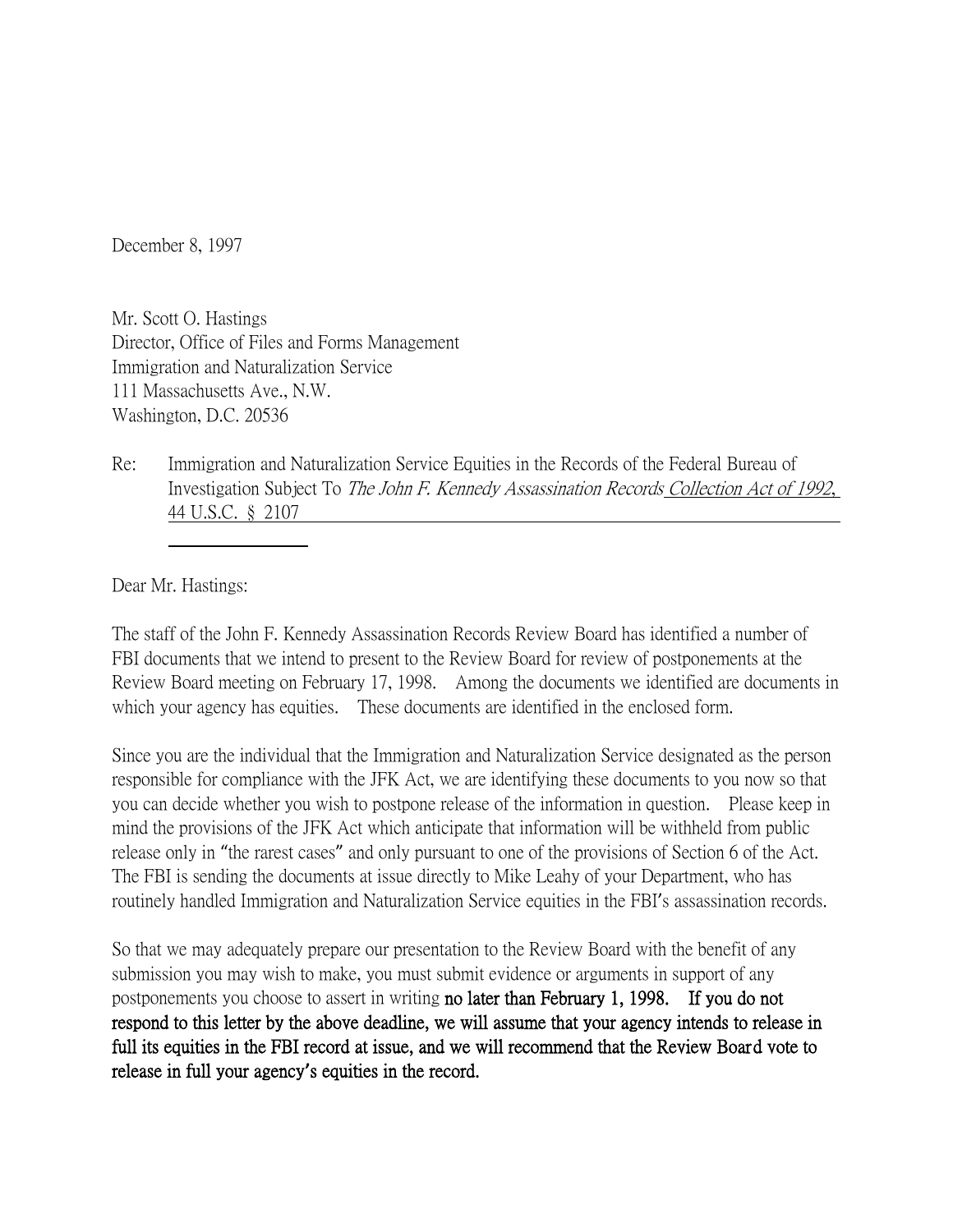Mr. Scott O. Hastings December 8, 1997 Page 2

In many of the FBI documents with third agency equities, we believe that the third agencies could, consistent with their current guidelines for JFK assassination-related information, consent to full release of the information at issue.

If you have any questions regarding the documents identified on the enclosed forms, please call Carol Keeley or Debbie Beatty of the JFK Task Force at the FBI at (202) 324-0571 or Laura Denk or Kevin Tiernan of the Review Board staff at (202) 724-0088. Thank you, in advance, for your cooperation.

Sincerely,

T. Jeremy Gunn Executive Director

cc: James M. Leahy Management Analyst Records Policy and Analysis Branch Office of Files and Forms Management Immigration and Naturalization Service 111 Massachusetts Ave., N.W. Washington, D.C. 20536